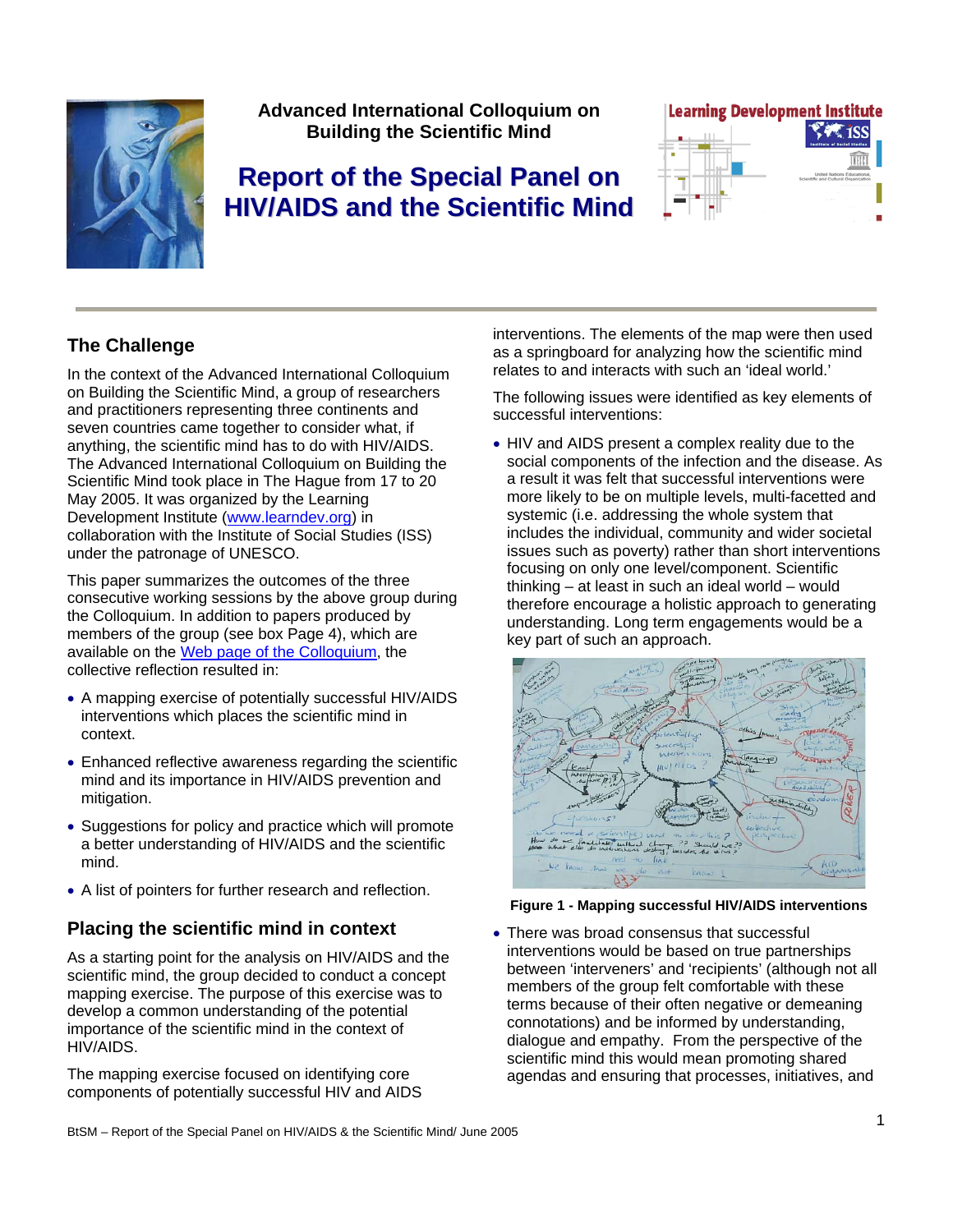interventions are collectively owned (rather than imposed). The discussion highlighted that in the "real" world this is often not the case. For example, research in HIV & AIDS is not necessarily guided by the explicit interests of the target group but rather by those that have the funding.



**Figure 2 - Detail of the plenary discussions on the scientific mind**

- In order to have successful interventions, the group considered that 'interveners' need to become much more transparent about and critically aware of their own agendas, reflecting particularly on the power and politics underpinning funding and decision-making. In this context it was strongly felt that interventions need to be grounded in a common ethics and in morals that are agreed upon by both interveners and recipients. As is the case with scientific research, interventions need to be able to stand up to scrutiny by others.
- The discussion in the group reiterated the importance of ensuring that interventions not be based on a deficit model – i.e. the notion that there is something 'wrong' with a community. There is often a false assumption that there is no 'scientific thinking' in poorer and more rural or traditional Third World communities. As a result the strengths that are present in such environments, on which interventions could capitalize, are not used. Local knowledge and approaches to disease prevention and mitigation were cited as but one example of this. In this context there was a strong call for ensuring that 'interveners' develop profound knowledge and understanding of what local culture, knowledge and beliefs consist of and that this be done in partnership with 'insiders'.
- The group concluded that the best starting point for any intervention is probably uncertainty rather than given facts which may be tainted by outside perceptions and ideas. Scientific thinking and action would thus need to depart from an understanding and acceptance of the fact that there are multiple truths and that our perception of reality depends on our

vantage point. The notion of seeking to 'understand the world through the eyes of others' – normally only part of the social science approach – was considered essential in this respect. In other words, the starting point for research and action would not be one truth relating to HIV and AIDS, but rather multiple truths all of which should inform research agendas and action.

- The group discussed at length the need to accept that cultures can and do change and the importance of facilitating processes that allow for questioning of cultural practices that lead to the spread of the HIV virus. It was concluded that the methods and attributes that underlie scientific thinking – outlined in the box below - provide a useful basis for doing so. However, the group also concluded that in cultures that have been constantly threatened by colonialism and apartheid, it will be necessary to understand and build into any 'intervention' the fact that individuals and communities will be more resistant and therefore perhaps less amenable to change.
- The discussion emphasized that environments affected by HIV and AIDS are characterized by complexity and it is this complexity that research and practice – in science and other areas - needs to recognize. The

#### *Key attributes of the scientific mind identified in the course of the discussion:*

- ¾ *Openness*  ¾ *Questioning*
- ¾ *Experimentation*
- ¾ *Feedback*
- ¾ *Skepticism*
- ¾ *Contextualization*
- ¾ *Ethical and moral practice*
- ¾ *Systemic approach*
- ¾ *Cultural specificity*

consequence is that for interventions to be successful, media and education campaigns will need to be less simplistic and much more closely built on what has been learnt through research and prior experience. In addition, the discussion emphasized that much more effort would also need to be spent on message design to combat AIDS fatigue and on addressing myths and misconceptions.

• The question of 'language' and openness in communication was considered crucially important. As research is translated into practice and as results are evaluated it is critical that processes through which (scientific) knowledge is constructed be conducted and shared in a 'language' that can be understood by all.

### **The scientific mind & HIV/AIDS – broadening our understanding …**

The mapping exercise made it possible for the group to begin to develop a better understanding of the multiple ways in which the 'scientific mind' can inform and strengthen HIV and AIDS prevention and mitigation. In this context the group concluded that the promotion of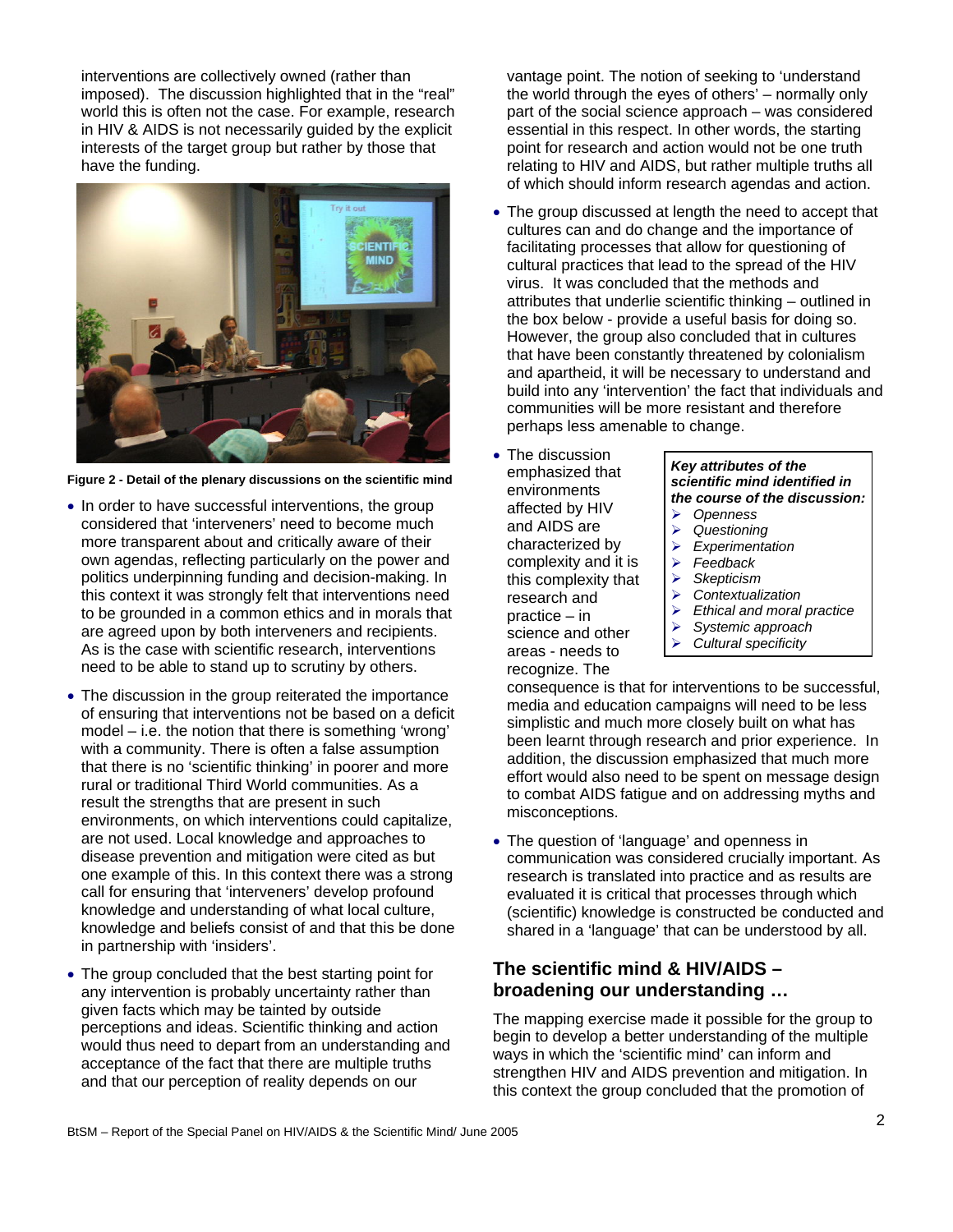the 'scientific mind' should certainly not be seen as a panacea for the current difficulties in effectively addressing HIV and AIDS. Rather, by bringing the scientific mind – and by extension other mindsets – into the discussion and analysis of the complex reality of HIV and AIDS, a unique and important opportunity is generated to both broaden and deepen our discussion and therefore understanding and to critically assess assumptions on which research and action are based. On the other hand, for those who live with the reality of HIV and AIDS, promoting the scientific mind may offer a possibility for an enhanced understanding and improved managing of the reality and impact of the disease. However, such efforts at promoting the scientific mind would have to be, as was highlighted above, informed by the context and reality, which includes the existence of multiple knowledge systems and a strong influence of (and often dissonance with) local beliefs and understanding.



**Figure 3 - Discussing HIV/AIDS and the scientific mind**

At a more specific level, the group concluded that:

- There are common key defining characteristics (or attributes) of the scientific mind (see box Page 2) – something which the Colloquium as a whole had devoted some time to. In the context of HIV/AIDS it was agreed that the characteristic of "openness" is a particularly important one. Openness allows those present to question and begin to understand different realities, to map and consider various interpretations and to be respectful of multiple realities and therefore multiple truths.
- Such attributes of the scientific mind are important in guiding understanding of contexts and making sense of the huge complexity and ambiguity that exists in an environment that is affected by HIV/AIDS. Promoting such attributes through research, education and communication initiatives could therefore be of critical importance.
- The scientific mind is of potential importance at multiple levels, such as at the level of policy makers, researchers, communities, religious structures, among others.
- This multiplicity of levels and interpretations is something that practitioners need to be keenly aware of. While the group felt comfortable talking with some certainty about their perspective regarding the group they belong to (i.e. that of practitioners), it was hesitant to do so for other groups. In order to do so, more insight into the nature of scientific thinking (and other modes of thinking) was considered essential. This was identified as an area where research would be important.
- There are key conditions for the existence and promotion of the scientific mind. They include:
	- o Clarity with regard to political, religious, and other structures.
	- o Openness of society and transparency of research agendas.
	- o Access to and interaction with means of communication.
	- o A commitment to bringing ideas into the public domain.
	- o Availability, accessibility and sharing of data and information.
- Scientific thinking and action when situated within confined communities and within rigidly interpreted boundaries with strict rules can also be a real threat to progress and development. Promoting the scientific mind should thus also focus on ensuring that the premises on which scientific thinking and action are based are actively clarified, questioned and put to the test.

#### *Towards a different approach …*

Understanding sexuality was identified in the group as a key aspect of HIV/AIDS prevention. However, to date most work on HIV prevention has considered sexuality from a narrow and western perspective, often with somewhat moral overtones. A different approach is needed where sexuality is understood in its cultural context and informed by the kind of 'thick description' used by anthropologists. In such a context it becomes crucially important that researchers and others ensure that 'own voices' be heard and listened to before designing HIV and AIDS interventions targeting sexual practices. As much as possible these interventions should be designed from within rather than from outside - a phenomenal challenge but an essential one!